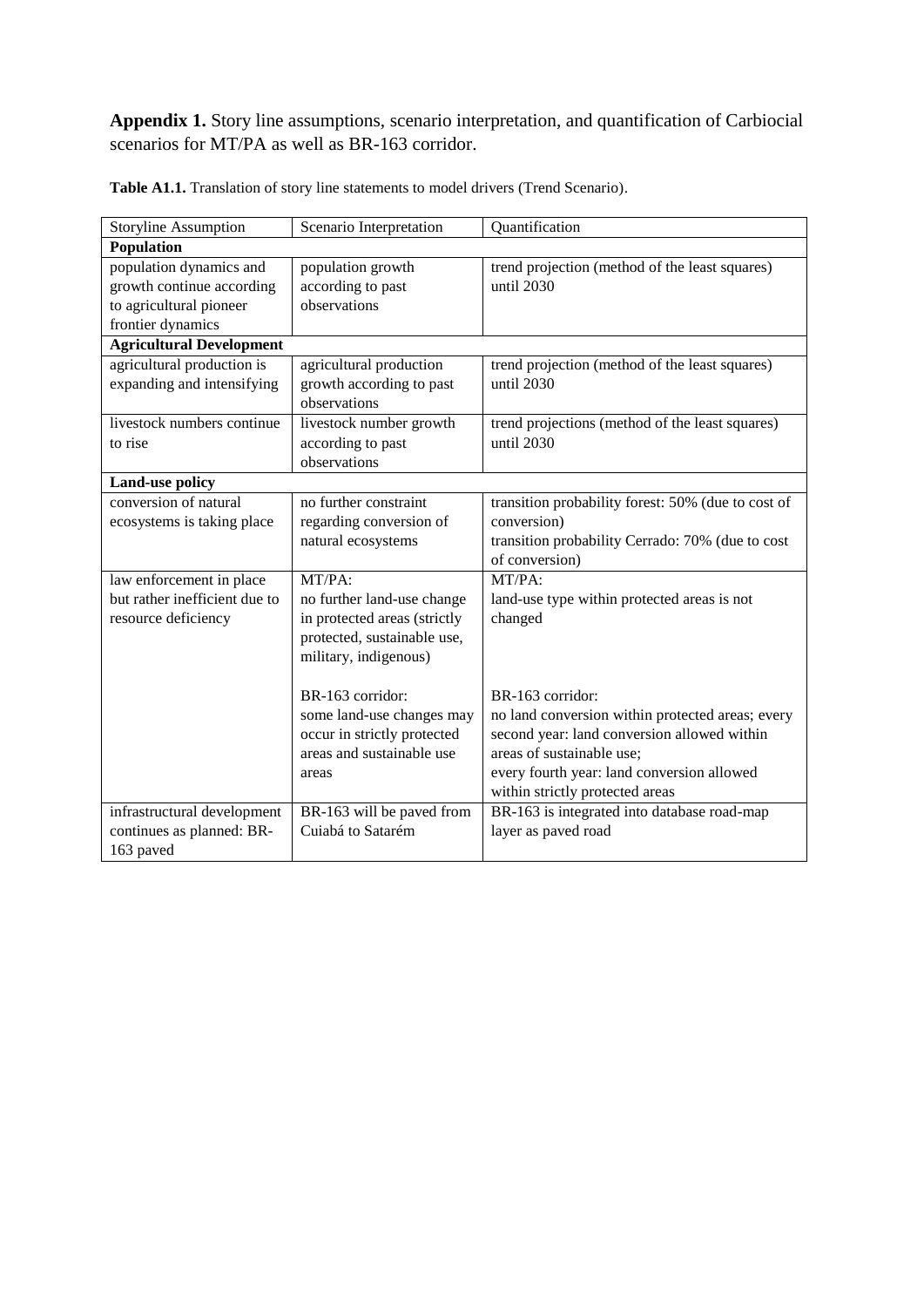**Table A1.2.** Translation of story line statements to model drivers (Legal Intensification Scenario).

| Story line Assumption                    | Scenario Interpretation                           | Quantification                                                      |  |  |
|------------------------------------------|---------------------------------------------------|---------------------------------------------------------------------|--|--|
| Population                               |                                                   |                                                                     |  |  |
| population dynamics and                  | population growth according                       | trend projection (method of the least squares)                      |  |  |
| growth continue according                | to past observations                              | until 2030                                                          |  |  |
| to agricultural pioneer                  |                                                   |                                                                     |  |  |
| frontier dynamics                        |                                                   |                                                                     |  |  |
| <b>Agricultural Development</b>          |                                                   |                                                                     |  |  |
| agricultural production is               | agricultural production is                        | trend projections (method of the least squares)                     |  |  |
| expanding and intensifying               | expanding and intensifying                        | until $2030 +$ additional growth according to                       |  |  |
|                                          | further accelerated due to                        | population growth in Asian countries                                |  |  |
|                                          | demand from Asian<br>countries                    |                                                                     |  |  |
| livestock numbers continue               | livestock numbers continue                        | trend projections (method of the least squares)                     |  |  |
| to rise                                  | to rise further accelerated                       | until $2030 +$ additional growth according to                       |  |  |
|                                          | due to demand from Asian                          | population growth in Asian countries                                |  |  |
|                                          | countries                                         |                                                                     |  |  |
| tendency toward                          | increases of livestock                            | net primary productivity of pasture cells is                        |  |  |
| intensification of pasture               | production are realized                           | successively increased until 2030 (MT: +9%                          |  |  |
| management                               | through intensification                           | per time step, max: $+50\%$ ; PA: $+4.5\%$ per time                 |  |  |
|                                          | rather than expansion of                          | step, max: $+30\%$ )                                                |  |  |
|                                          | productive land to an                             |                                                                     |  |  |
|                                          | increasing extent                                 |                                                                     |  |  |
| Land-use policy<br>conversion of natural | no further constraint                             | transition probability forest: 50% (due to cost                     |  |  |
|                                          | regarding conversion of                           | of conversion)                                                      |  |  |
| ecosystems is taking place               | natural ecosystems                                | transition probability Cerrado: 70% (due to                         |  |  |
|                                          |                                                   | cost of conversion)                                                 |  |  |
| effective law enforcement                | no further land-use change                        | MT/PA:                                                              |  |  |
|                                          | in protected areas (strictly                      | land-use type within protected areas is not                         |  |  |
|                                          | protected, sustainable use,                       | changed                                                             |  |  |
|                                          | military, indigenous)                             |                                                                     |  |  |
|                                          |                                                   | BR-163 corridor:                                                    |  |  |
|                                          |                                                   | and-use according to TerraClass land cover                          |  |  |
|                                          |                                                   | classification                                                      |  |  |
| of<br>forest<br>conversion               | of every converted<br>forest                      | MT/PA:                                                              |  |  |
| <b>Brazilian</b><br>according<br>to      | portion of<br>80%<br>cell,<br>$\mathbf{a}$        | all newly established agricultural land-use on                      |  |  |
| <b>Forest Code</b>                       | remains unchanged<br>while                        | former forest cells as mosaic land-use type                         |  |  |
|                                          | 20%<br>are converted<br>into<br>agricultural land | (Mosaic "Legal Reserve") 20% cropland or<br>pasture/80% rainforests |  |  |
|                                          |                                                   |                                                                     |  |  |
|                                          |                                                   | BR-163 corridor:                                                    |  |  |
|                                          |                                                   | 80% of available forest cover per municipality                      |  |  |
|                                          |                                                   | remains forest throughout simulation                                |  |  |
| infrastructural development              | BR-163 will be paved from                         | BR-163 is integrated into database road-map                         |  |  |
| continues as planned: BR-                | Cuiabá to Satarém                                 | layer as paved road                                                 |  |  |
| 163 paved                                |                                                   |                                                                     |  |  |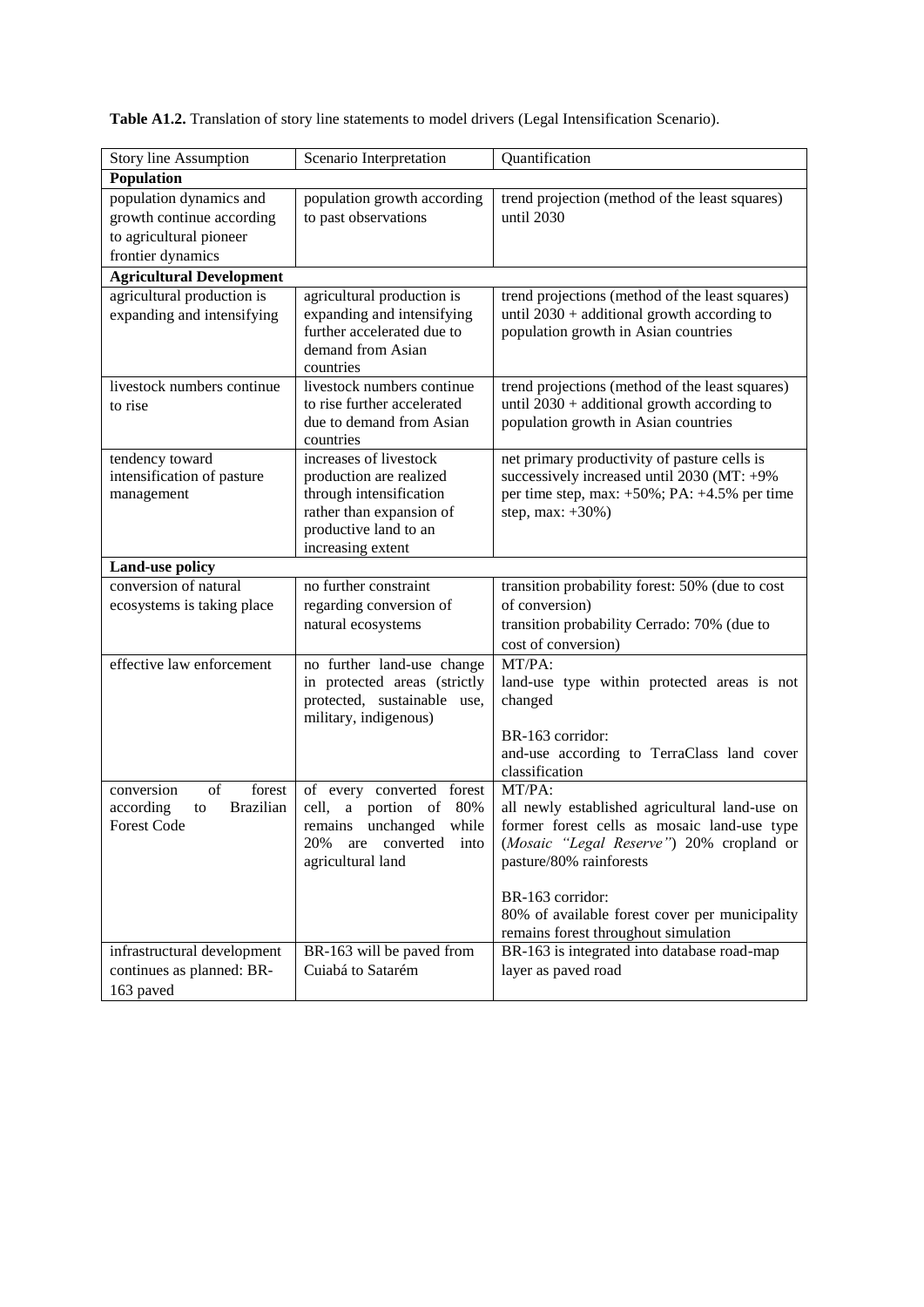**Table A1.3.** Translation of story line statements to model drivers (Illegal Intensification Scenario).

| Story line Assumption                                                                                              | Scenario Interpretation                                                                                                                                | Quantification                                                                                                                                                                                                              |  |  |  |  |  |
|--------------------------------------------------------------------------------------------------------------------|--------------------------------------------------------------------------------------------------------------------------------------------------------|-----------------------------------------------------------------------------------------------------------------------------------------------------------------------------------------------------------------------------|--|--|--|--|--|
| Population                                                                                                         |                                                                                                                                                        |                                                                                                                                                                                                                             |  |  |  |  |  |
| population dynamics and<br>growth continue according<br>to agricultural pioneer<br>frontier dynamics               | population growth according<br>to past observations                                                                                                    | trend projection (method of the least squares)<br>until 2030                                                                                                                                                                |  |  |  |  |  |
| <b>Agricultural Development</b>                                                                                    |                                                                                                                                                        |                                                                                                                                                                                                                             |  |  |  |  |  |
| agricultural production is<br>expanding and intensifying                                                           | agricultural production is<br>expanding and intensifying<br>further accelerated due to<br>demand from Asian<br>countries                               | trend projections (method of the least squares)<br>until $2030 +$ additional growth according to<br>population growth in Asian countries                                                                                    |  |  |  |  |  |
| livestock numbers continue<br>to rise                                                                              | livestock numbers continue<br>to rise further accelerated<br>due to demand from Asian<br>countries                                                     | trend projections (method of the least squares)<br>until $2030 +$ additional growth according to<br>population growth in Asian countries                                                                                    |  |  |  |  |  |
| tendency toward<br>intensification of pasture<br>management                                                        | increases of livestock<br>production are realized<br>through intensification<br>rather than expansion of<br>productive land to an<br>increasing extent | net primary productivity of pasture cells is<br>successively increased until 2030 (MT: +9%<br>per time step, max: +50%; PA: +4.5% per time<br>step, max: +30%)                                                              |  |  |  |  |  |
| Land-use policy                                                                                                    |                                                                                                                                                        |                                                                                                                                                                                                                             |  |  |  |  |  |
| conversion of natural<br>ecosystems is taking place                                                                | no further constraint<br>regarding conversion of<br>natural ecosystems                                                                                 | transition probability forest: 50% (due to cost<br>of conversion)<br>transition probability Cerrado: 70% (due to<br>cost of conversion)                                                                                     |  |  |  |  |  |
| ecological protected areas<br>for<br>illegal<br>used<br>are<br>agricultural expansion;<br>sporadic law enforcement | MT/PA:<br>no land use within protected<br>areas (military, indigenous);<br>land use/land use change<br>allowed<br>ecological<br>in<br>protected areas  | MT/PA:<br>land-use type within military/indigenous areas<br>is not changed; land-use type within ecological<br>protected areas may change                                                                                   |  |  |  |  |  |
|                                                                                                                    | BR-163 corridor:<br>road between BR-163 and<br>Terra do Meio protected<br>areas are used for illegal<br>agricultural expansion                         | BR-163 corridor:<br>road construction between Novo Progresso and<br>Felix do Xingu; military/indigenous areas<br>considered protected; sustainable use, strictly<br>protected and riparian protected areas not<br>protected |  |  |  |  |  |
| infrastructural development<br>continues as planned: BR-<br>163 paved                                              | BR-163 will be paved from<br>Cuiabá to Satarém                                                                                                         | BR-163 is integrated into database road-map<br>layer as paved road                                                                                                                                                          |  |  |  |  |  |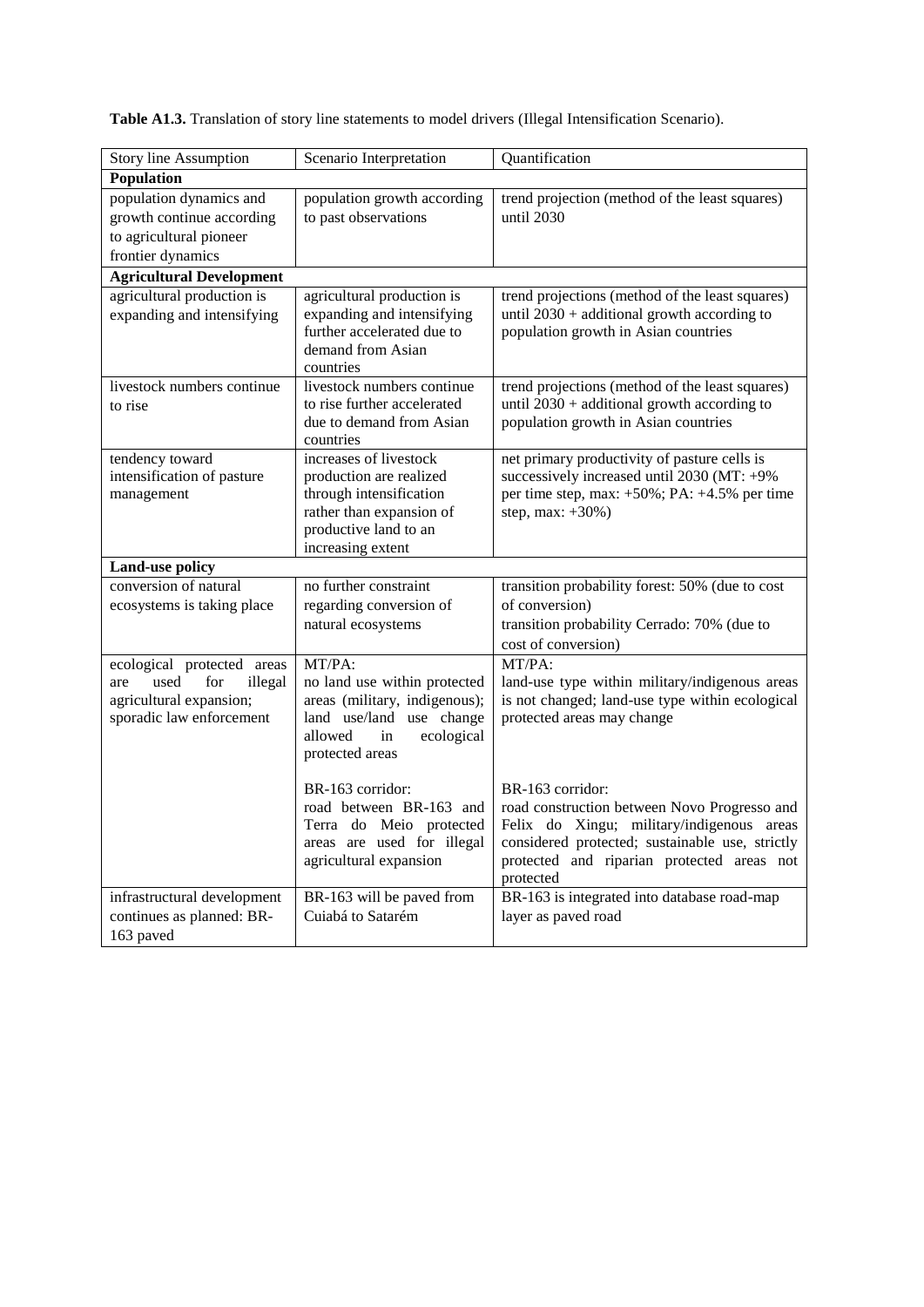| <b>Table A1.4.</b> Translation of story line statements to model drivers (Sustainable Development Scenario). |  |  |  |
|--------------------------------------------------------------------------------------------------------------|--|--|--|
|--------------------------------------------------------------------------------------------------------------|--|--|--|

| Story line Assumption<br>Scenario Interpretation                                                                                                                                                 |                                                                                                                                                                                                              | Quantification                                                                                                                                                                                                          |  |  |  |
|--------------------------------------------------------------------------------------------------------------------------------------------------------------------------------------------------|--------------------------------------------------------------------------------------------------------------------------------------------------------------------------------------------------------------|-------------------------------------------------------------------------------------------------------------------------------------------------------------------------------------------------------------------------|--|--|--|
| Population                                                                                                                                                                                       |                                                                                                                                                                                                              |                                                                                                                                                                                                                         |  |  |  |
| population<br>growth<br>stabilizing; less migration<br>of land-less from other<br><b>Brazilian regions</b>                                                                                       | population<br>growth<br>rate<br>decreasing                                                                                                                                                                   | trend projections (method of the least squares)<br>until $2030$ – growth rate correction (MT: -10%;<br>PA: -5%) per time-step                                                                                           |  |  |  |
| <b>Agricultural Development</b>                                                                                                                                                                  |                                                                                                                                                                                                              |                                                                                                                                                                                                                         |  |  |  |
| agricultural production<br>specializing on fresh<br>products (niche market); the<br>better the development of<br>trade structures, the stronger<br>smallholder and medium<br>business production | agricultural production<br>focusing on production of<br>vegetarian products; focus<br>on crops for domestic use;<br>focus away from cash crops                                                               | trend projections (method of the least squares)<br>until 2030 + additional production growth<br>(pulses, fruits, vegetables, soy); production<br>correction of soybean (exported fraction) due<br>to less export demand |  |  |  |
| worldwide trend toward<br>vegetarian diet                                                                                                                                                        | livestock numbers decrease<br>considerably; meat<br>consumption substituted by<br>vegetarian products                                                                                                        | trend projections (method of the least squares)<br>until 2030 -70% of total livestock numbers due<br>to healthy and sustainable diet                                                                                    |  |  |  |
| high intensification<br>regarding agricultural<br>practices                                                                                                                                      | crop yield data increases<br>further                                                                                                                                                                         | crop yield growth adapted by an additional<br>+30% of crop biomass over 30 years                                                                                                                                        |  |  |  |
| <b>Land-use policy</b>                                                                                                                                                                           |                                                                                                                                                                                                              |                                                                                                                                                                                                                         |  |  |  |
| effective law enforcement;<br>Soy Moratorium continues<br>2016;<br>after<br>Cattle<br>Moratorium continues after<br>2019                                                                         | MT/PA:<br>conversion of areas defined<br>as Cerrado less likely to<br>happen; conversion of forest<br>areas not possible;                                                                                    | MT/PA:<br>transition probability forest: 0%; transition<br>probability Cerrado: 30%;                                                                                                                                    |  |  |  |
|                                                                                                                                                                                                  | BR-163 corridor:<br>Soy Moratorium prohibits<br>the conversion of deforested<br>lands to cropland after 2006;<br>Cattle Moratorium prohibits<br>deforested<br>conversion<br>of<br>land to pasture after 2009 | BR-163 corridor:<br>no conversion to cropland on areas deforested<br>after 2006; no conversion to pasture on areas<br>deforested after 2009                                                                             |  |  |  |
| protected areas continue to<br>play an important role in<br>conservation<br>$\sigma$ f<br>natural<br>ecosystems                                                                                  | MT/PA:<br>no further land-use change<br>in protected areas (strictly<br>protected, sustainable use,<br>military, indigenous)                                                                                 | MT/PA:<br>land-use type within all protected areas is not<br>changed                                                                                                                                                    |  |  |  |
| infrastructural development<br>continues as planned: BR-<br>163 paved                                                                                                                            | BR-163 will be paved from<br>Cuiabá to Satarém                                                                                                                                                               | BR-163 is integrated into database road-map<br>layer as paved road                                                                                                                                                      |  |  |  |